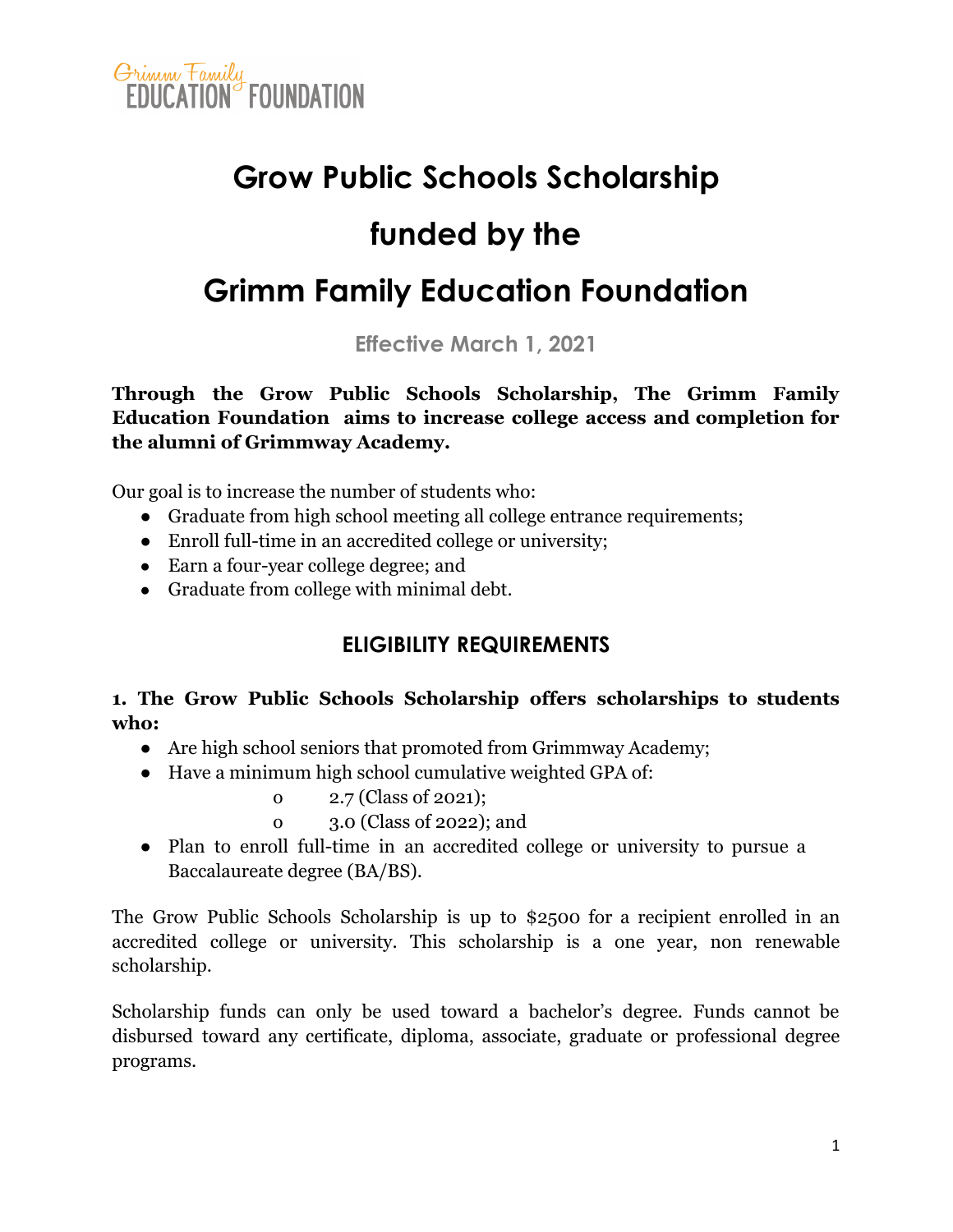#### Grimm Family **EDUCATION FOUNDATION**

#### **2. To maintain a Grow Public Schools Scholarship, the following requirements must be met:**

- Enroll full-time at an accredited college or university to pursue a baccalaureate degree (BA/BS) each term;
- Maintain a minimum cumulative GPA of 2.5 or higher each term;
- Participate in required meetings or events;
- Submit documentation as specified by the designee representative of the Grimm Family Education Foundation and;

#### **2. All Grow Public Schools Scholarship Recipients are eligible for the scholarship if they complete the following requirements:**

- a. Complete the following tasks over the summer:
	- a. Review the scholarship policy and sign acknowledgement;
	- b. Submit a first term course schedule;
	- c. Submit a student Biography.

Upon acceptance of the scholarship and submission of the scholarship reimbursement packet, you agree to the terms and policies of the scholarship program. Additional tasks may be added, without notice, at the Grimm Family Education Foundation's sole discretion.

#### **All first-year Scholars must:**

- 1. Complete and submit fall term course schedule, before August  $1<sup>st</sup>$ , by emailing a copy of the schedule to the designated representatives of the Grimm Family Education Foundation. Schedules MUST have visible the Scholar's (i) full name, (ii) course name or number and (iii) number of credits enrolled; schedules without this information will not be accepted.
- 2. Submit final high school transcript, before August  $1<sup>st</sup>$ , by emailing a copy to designated representatives of the Grimm Family Education Foundation.

#### **Honesty & Integrity**

All Grow Public Schools Scholarship recipients are expected to communicate with honesty and integrity. Providing false, misleading, or incorrect information to the Grimm Family Education Foundation and its staff, and college faculty or staff, including, but not limited to forging documents or omitting essential facts, will result in loss of the Grow Public Schools Scholarship.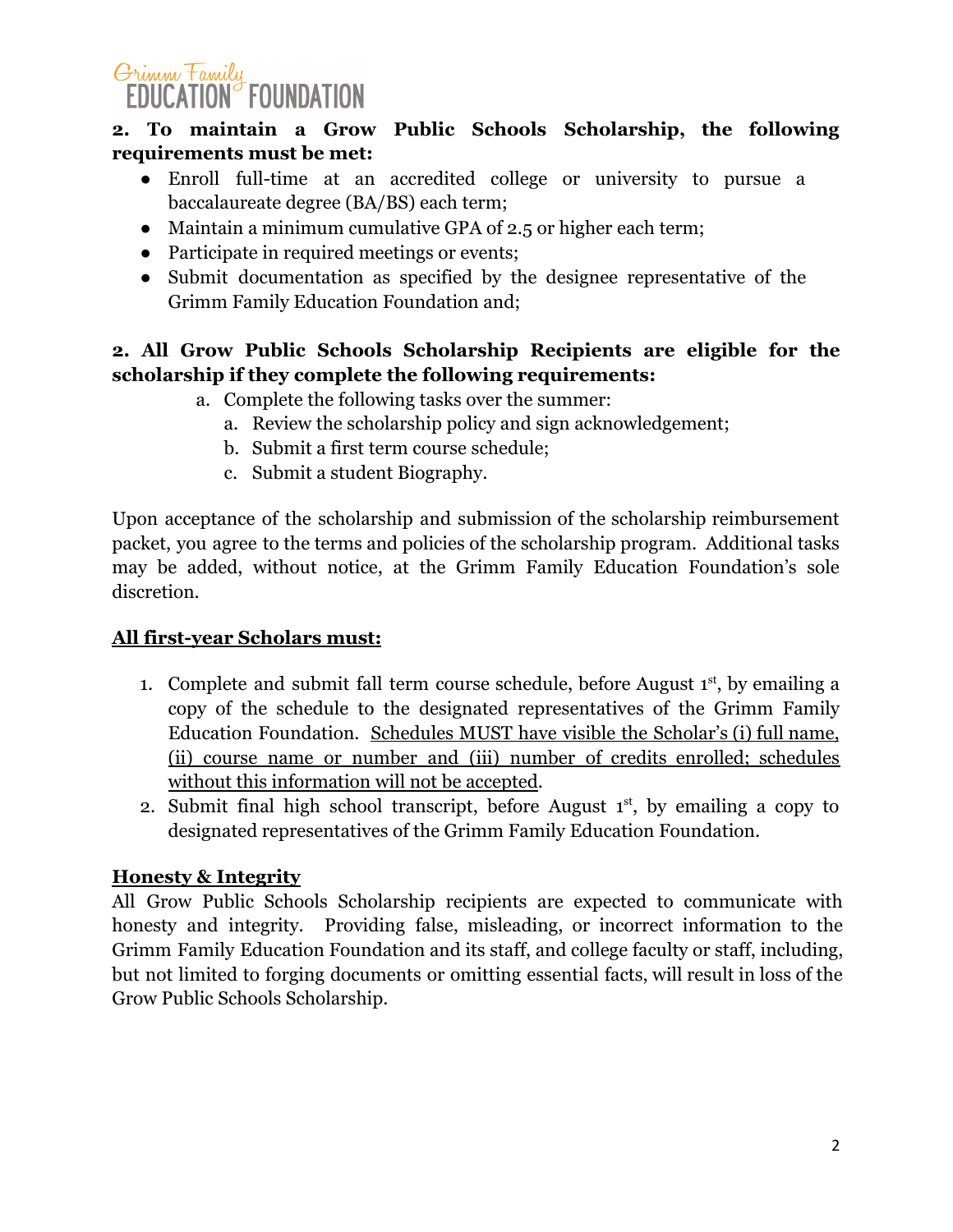## Grimm Family<br>EDUCATION FOUNDATION

#### **Changes to the Grow Public Schools Scholarship Program**

The Grimm Family Education Program and its affiliates reserve the right to change the **Grow Public Schools Scholarship Program**, its terms or requirements at any time, at their sole discretion.

#### **REIMBURSEMENT SUBMISSION GUIDELINES**

#### **Scholarship Reimbursement Options**

Going forward, beginning with the academic year 2021/2022, recipients will have two reimbursement options. Please indicate your preference on the scholarship reimbursement form.

- 1. Submit reimbursement packet within 30 days after the completion of a successful semester or quarter
- 2. Submit reimbursement packet within 30 days after the completion of a successful academic year.

#### **Reimbursement Packet**

In order to have scholarship funds distributed, scholars must complete an online scholarship reimbursement form and attach copies of supporting documents, including completed transcripts and a reflective essay. Essay prompts will be available in the winter.

#### **Scholarship Distributions**

Scholarship distributions will be mailed within 30 days upon all required information being submitted to the Grimm Family Education Foundation with all minimum academic and renewal requirements met. Recipients will be notified by email if documents and/or information are still needed and when their scholarship reimbursement has been issued.

#### **Duration of Scholarship**

● The scholarship is available for one year.

#### **Contact Information**

All documents and updated information should be submitted online at: